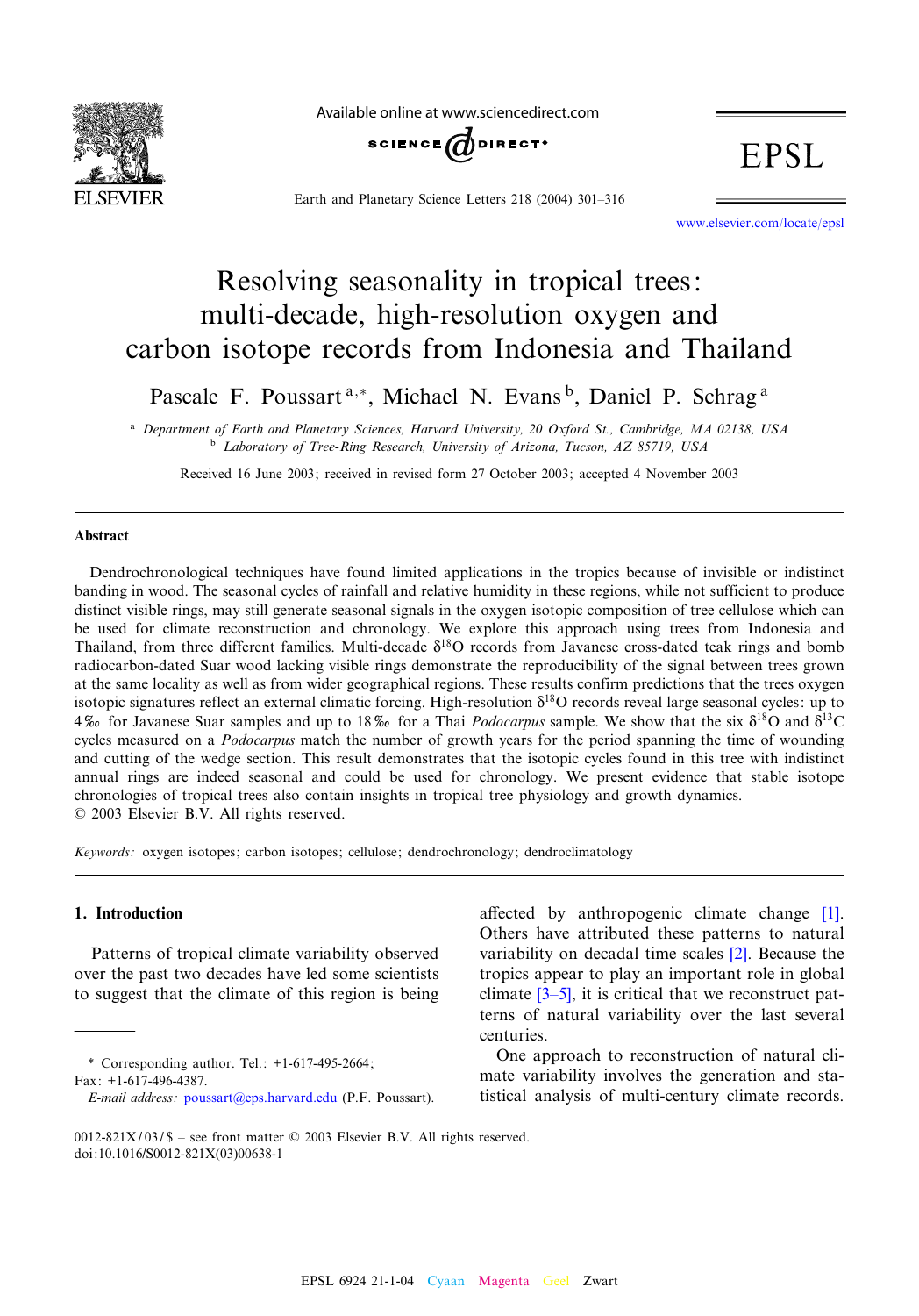<span id="page-1-0"></span>Unfortunately, only a very small number of locations around the world have instrumental weather records extending [ba](#page-13-0)ck more than a century and most of them are confined to Europe and eastern North America [6]. Proxy records from the tropics, such as those derived from corals, ice cores, varved sediments and [spele](#page-13-0)othems have [yield](#page-13-0)ed valuable information about the climate history of the tropical Pacific  $[7-10]$  (see fig. 1 of [11]). However, the scarcity of sub-annually resolved climate proxies from tropical locales has impeded assessment of tropical climate evolution over the past few centuries, particularly in terrestrial environments.

Reliable chronologies derived from dendrochronological methods have been few in the tropics. The general absence of anatomically distinct annual growth rings and/or obstacles posed by discontinuous ban[ding](#page-13-0) and presence of false rings in many tropical tree species make accurate age-modeling difficult  $[12]$ . In this paper, we review the theoretical framework and demonstrate an application of tropical isotope dendroclimatology to samples from the forests of Indonesia and Thailand. This strategy exploits the pronounced seasonality of tropical rainfall and humidity, expressed in the oxygen isotopic composition of tree cellulose, to produce seasonally resolved climatic records from tropical woods. In addition, we use carbon isotope data, sample cross-dating, bomb radiocarbon measurements, and known wounding/cutting dates to test the hypothesized stable isotopic chronometer. From these multi-decadal modern records, we discuss the potentials and limitations of this method to yield insights about tropical plant ecophysiology and growth dynamics as well as help close paleo-observational gaps in the forests of southeast Asia.

## 2. Controls on the stable isotopic composition of tropical wood

The idea of using light stabl[e iso](#page-13-0)topic signals contained in tree cellulose as recorders of climate was first put forward by Urey  $[13]$  when he observed that the  $\delta^{13}$ C of wood varied with environmental air temperature. Three decades later, Ep-

stein et al. [14] suggested that just as the isotopic composition of meteoric water varied with meridional temperature changes, so should the hydrogen isotopic composition of biological systems vary with climate. The idea has since been con firmed in many studies using  $\delta D$ ,  $\delta^{13}C$  and  $\delta^{18}O$ of tree cellulose. In this section, we review two models which describe the physical and biochemical pathways taken by the oxygen and carbon isotopes during their incorporation into biomass. Because the trees used for reconstruction were not located close to meteorological stations, we do not have access to sufficient environmental data to quantitatively interpret our data using such models. However, they are useful for understanding how the data we measure can be related to environmental variables.

# 2.1.  $\delta^{l8}O$  model

Of the three possible sources of oxygen for photosynthetically produced carbohydrates  $(H_2O,$  $CO<sub>2</sub>$  and  $O<sub>2</sub>$ ), only the isotopic signature of  $H<sub>2</sub>O$  is imprinted on the final cellulose pr[oduc](#page-13-0)t [15–18]. An isotopic mass balance for  $\delta^{18}O$  of tree cellulose is described in Eq. 1 (e.g. [19]), where  $\delta^{18}O_{\rm{ex}}$ ,  $\delta^{18}O_{\rm{wx}}$  and  $\delta^{18}O_{\rm{wl}}$  correspond to the xylem cellulose, xylem water and leaf water isotopic compositions, respectively,  $f_0$  represents the fraction of the carbon-bound oxygen that [gets](#page-14-0) exchanged with medium water ( $\sim$ 0.42) and  $\varepsilon_0$  is the biochemical fractionation factor (+27 $\%$ ) [20].

$$
\delta^{18}O_{\rm cx} = f_o \cdot (\delta^{18}O_{\rm wx} + \varepsilon_o) + (1 - f_o) \cdot (\delta^{18}O_{\rm w1} + \varepsilon_o) \tag{1}
$$

#### 2.1.1. Effect of source water

At tropical latitudes, Dansgaard [21] observed an inverse relationship between the  $\delta^{18}O_{\text{rain}}$  and the amount of rain (low/high during the wet/dry season, with as much as a  $15\%$  amplitude). The model described in Eq. 1 implies that such sea[son](#page-13-0)ality in the  $\delta^{18}O_{\text{rain}}$  will get recorded in tropical trees which use soil water for their growth [11]. Here, the terms soil water and groundwater refer to the water fractions located above and below the water table, respectively. The amplitude of this signal will be dampened for large trees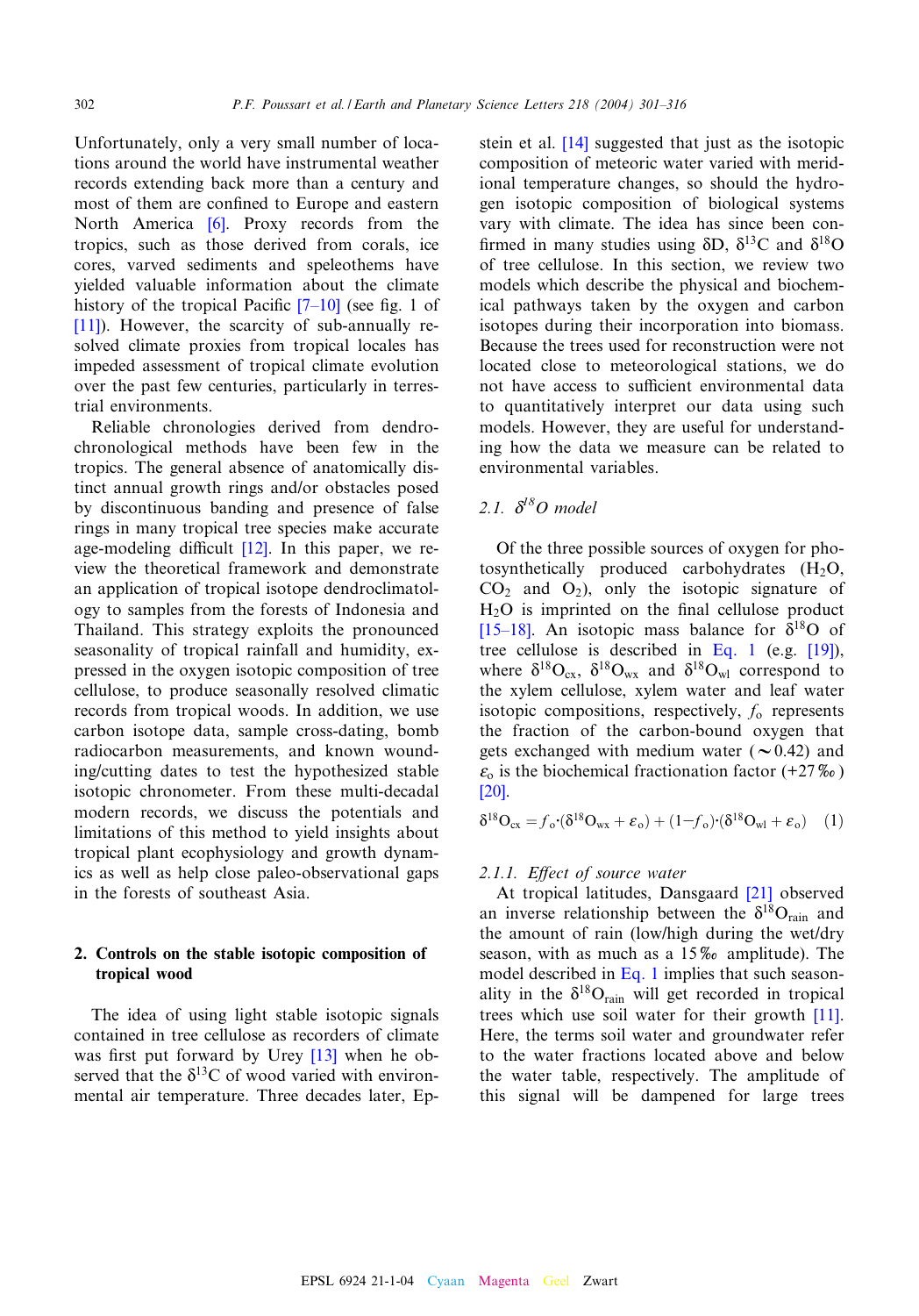$( > 10 \text{ m})$  because they tend to rely more heavily [on g](#page-14-0)roundwaters which may have residence times long enough to mask the seasonality in the signal [22].  $\delta^{18}O_{\text{wx}}$  represents a mixture of soil water and groundwater for which the proportions may vary throughout the growing season. Soil water isotopic composition should reflect that of rainfall but could be altered due to evaporative enrichment [at t](#page-14-0)he soil surface. There is generally no fractionation associated with water uptake at the roots [23].

#### 2.1.2. Effect of leaf water enrichment

The model developed by Craig and Gordon [24] describes two isotopic fractionation effects associated with the process of evaporation over an open water surface: an equilibrium effect associated with the phase change from liquid water to vapor (liquid phase gets enri[ched](#page-14-0) because the  $H_2^{18}$ O molecule has a lower vapor pressure than  $H_2^{16}O$  $(\varepsilon_e = 9.8\%$  at 20°C [25]) and a kinetic effect caused by the slower diffusion rate of the heavier  $H_2^{18}$ O molecule compared to  $H_2^{16}$ O. This evaporativ[e en](#page-14-0)richment model has been modified by Dongmann and Nürnberg  $[26]$  and Flanagan et al. [27] to account for evaporation taking place at the leaf surface  $(Eq. 2)$ . The extent of leaf water enrichment depends on the equilibrium  $(\alpha^*)$  and kinetic fractionation ( $\alpha_k$  (air) and  $\alpha_{kb}$  (boundary layer)) effects mentioned above, the ratio of the water vapor partial pressures in the atmosphere  $(e_a)$ , intercellular air space  $(e_i)$  and leaf surface  $(e_s)$ , and the oxygen isotope ratio of water vapor in the air  $(R_a)$ .

$$
R_{\rm w1} = \alpha^* \left[ \alpha_{\rm k} R_{\rm wx} \left( \frac{e_{\rm i} - e_{\rm s}}{e_{\rm i}} \right) + \right. \n\alpha_{\rm kb} R_{\rm wx} \left( \frac{e_{\rm s} - e_{\rm a}}{e_{\rm i}} \right) + R_{\rm a} \left( \frac{e_{\rm a}}{e_{\rm i}} \right) \tag{2}
$$

As discus[sed](#page-14-0) [by](#page-14-0) Flanagan et al. [27] and Barbour et al. [28,29], Eq. 2 predicts a greater leaf water enrichment than is generally observed. This discrepancy results from a Péclet effect, whereby the backward diffusion of  $H_2^{18}O$  molecules collecting at the site of eva[pora](#page-14-0)tion is opposed by the convection of unfractionated water traveling the transpiration stream  $[28]$ . The Péclet effect explains why the discrepancy increases as transpiration rates increase.

Assuming that tree growth spans a period long enough to be affected by the seasonal variations in relative humidity (RH) and that intra-seasonal carbohydrate transfer is negligible, high-resolution measurements of  $\delta^{18}$ O [of t](#page-13-0)ropical tree cellulose should reflect the sub-annual pulsing of wet/ dry climate of the tropics [11]. In addition, because much of the climate variability that characterizes tropical latitudes occurs over interannual time scales (ENSO, southeast Asian monsoon), these records should be sensitive to these events as they are themselves amplifications of a seasonal-like cycle and should be independent of the occurrence of annual growth rings. Given the variety of tree physiologies, water uptake patterns and root structures found in tropical forests, we expect that relating the precipitation amount and RH to the xylem water and cellulose isotopic composition may in some cases be masked by species-specific effects.

## 2.2.  $\delta^{l3}C$  model

As opposed to the more recent development of oxygen isotope models for plant biomass, the in[corpor](#page-14-0)a[tion o](#page-3-0)f carbon isotopes into plants has been studied and modeled for over two decades [30,31]. Eq. 3 summarizes these findings for cellulose produced in  $C_3$  plants. The model illustrates how the carbon isotopic composition of cellulose  $(\delta^{13}C_{\alpha})$  [is re](#page-14-0)lated to that of air  $(\delta^{13}C_{\alpha} = -7.8\%$ with seasonal variations of  $0.4$ -0.6% in tropical latitudes  $[32]$ , to the fractionation effect related to diffusion of  $CO<sub>2</sub>$  through the stomatal pores  $(a = 4.4\%$ , to isotopic discrimination by the Rubisco enzyme (ribulose biphosphate carboxylaseoxygenase) during carbon fixation ( $b = 27\%$ ) and to the ratio of  $CO<sub>2</sub>$  concentrations inside  $(c<sub>i</sub>)$  and outside  $(c_a)$  the leaf. The bi[ochemic](#page-14-0)al fractionation factor  $(\varepsilon_b)$  accounts for post-photosynthetic fractionation effects  $(2-5\%)$  [33,3[4\]. Be](#page-3-0)cause the  $c_i/c_a$  ratio depends on rates of CO<sub>2</sub> fixation (A) as well as stomatal conductance  $(g_s)$  (Eq. 4), seasonal variations in  $\delta^{13}C_{cx}$  will reflect changes in light and moisture availability [35,36] in addition to seasonal changes in  $\delta^{13}C_a$ .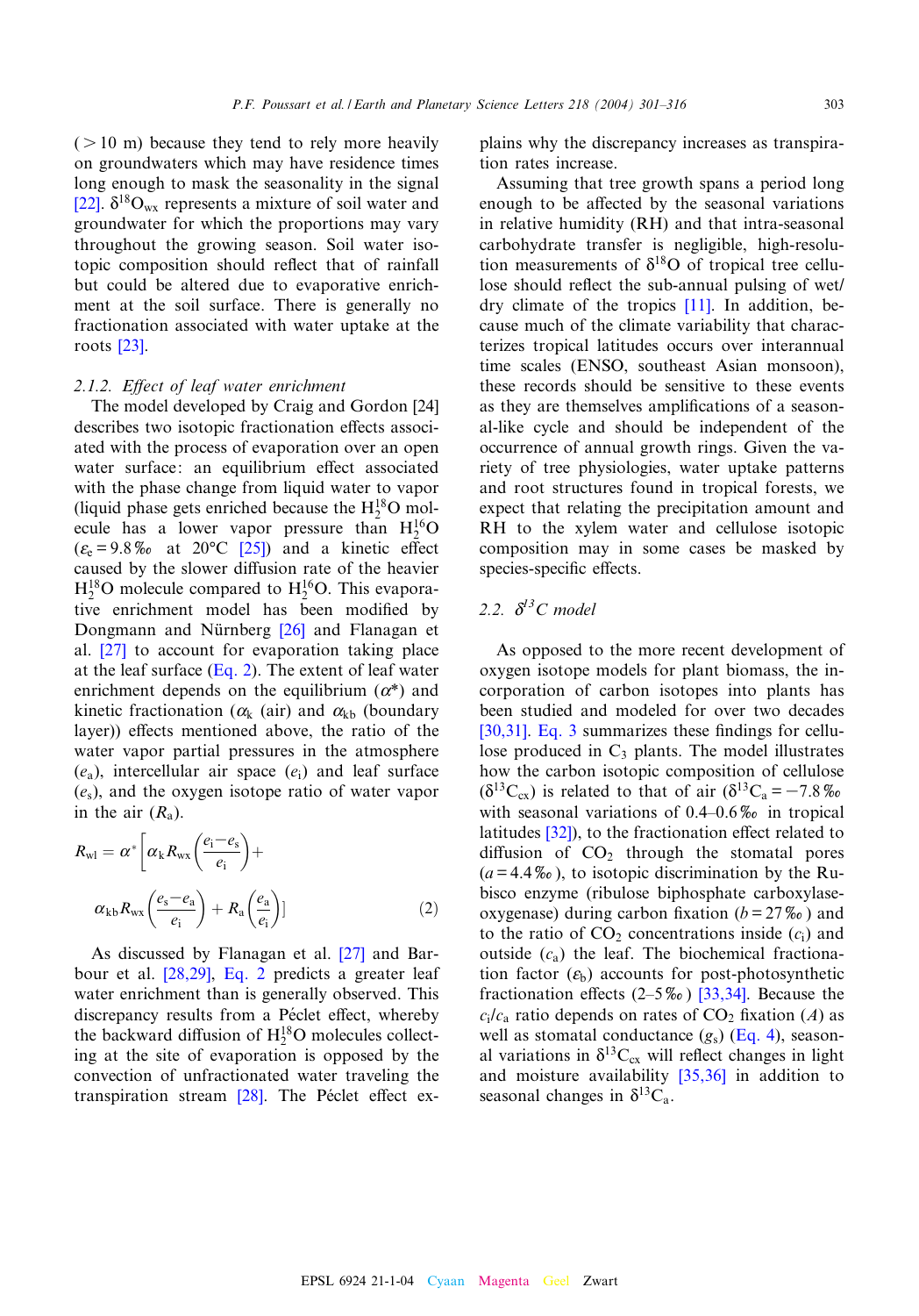<span id="page-3-0"></span>304 **P.F. Poussart et al. / Earth and Planetary Science Letters 218 (2004) 301-316** 

$$
\delta^{13}C_{cx} = \delta^{13}C_a - a - (b-a)c_i/c_a + \varepsilon_b \tag{3}
$$

$$
c_{\rm i} = c_{\rm a} - A/g_{\rm s} \tag{4}
$$



#### 3. Methods

#### 3.1. Sample descriptions, locations and climatologies

#### 3.1.1. Tectona grandis

Two 5 mm wide teak sample cores (SA02A and SA06A) were prepared for isotopic analysis and spanned the period from 1950 to 1990. These samples were collected from a site in Saradan, central-east Java (111°33'E,  $7°27'S - 54$  km east of the town of Madiun), as shown in Fig. 1a. Precipitation records from Kajoemas (114°20'E,  $7°9'$ S) to the northeast show a large seasonal cycle, which oscillates between a dry season (east monsoon), persisting from May to October and a wet season (we[st mo](#page-14-0)nsoon) (Fig. 1b). Mean annual precipitation is 210 cm/year. As shown by Jacoby and D'Arrigo [37], the intensity of the dry season increases along a west to east gradient on Java (dry season is drier in the east). As both the length of the previous year dry season as well as the am[ount](#page-14-0) of precipitation that fell during this period are critical parameters controlling teak growth [37], teak trees from the Saradan site are particularly sensitive to changes in climatic conditions. Several east Java chronologies have in fact shown significant positive [correlat](#page-14-0)ions with the southern oscillation index (SOI) for the months covering the dry season [38,39].

3.1.2. Samanea saman

The Javanese samples Suar1 and Suar3 were collected in a lumber yard on the island of Bali.

 $\leftarrow$ Fig. 1. (a) Sampling locations for Indonesian samples: T. grandis (teak) from Saradan, Java (111°33'E, 7°27'S) and S. saman (Suar) from Java (unknown exact location) and Thai sample: P. neriifolius from Doi Inthanon National Park (DOI), Chiang Mai Province (98°30'E, 18°30'N). (b) Climatic setting of Java, Indonesia showing seasonality in precipitation (bars) and RH (dotted line). Mean annual rainfall in Kajoemas 210 cm/year, 4 months long dry season (with monthly rainfall  $<$  50 cm), monthly minimum RH 62% and maximum RH 77%. (c) Same as (b) but for Chiang Mai, northern Thailand. Mean annual rainfall 100 cm/year, 6 months long dry season, monthly minimum RH 55% and maximum RH 82%. Sample from DOI collected above 1000 m elevation.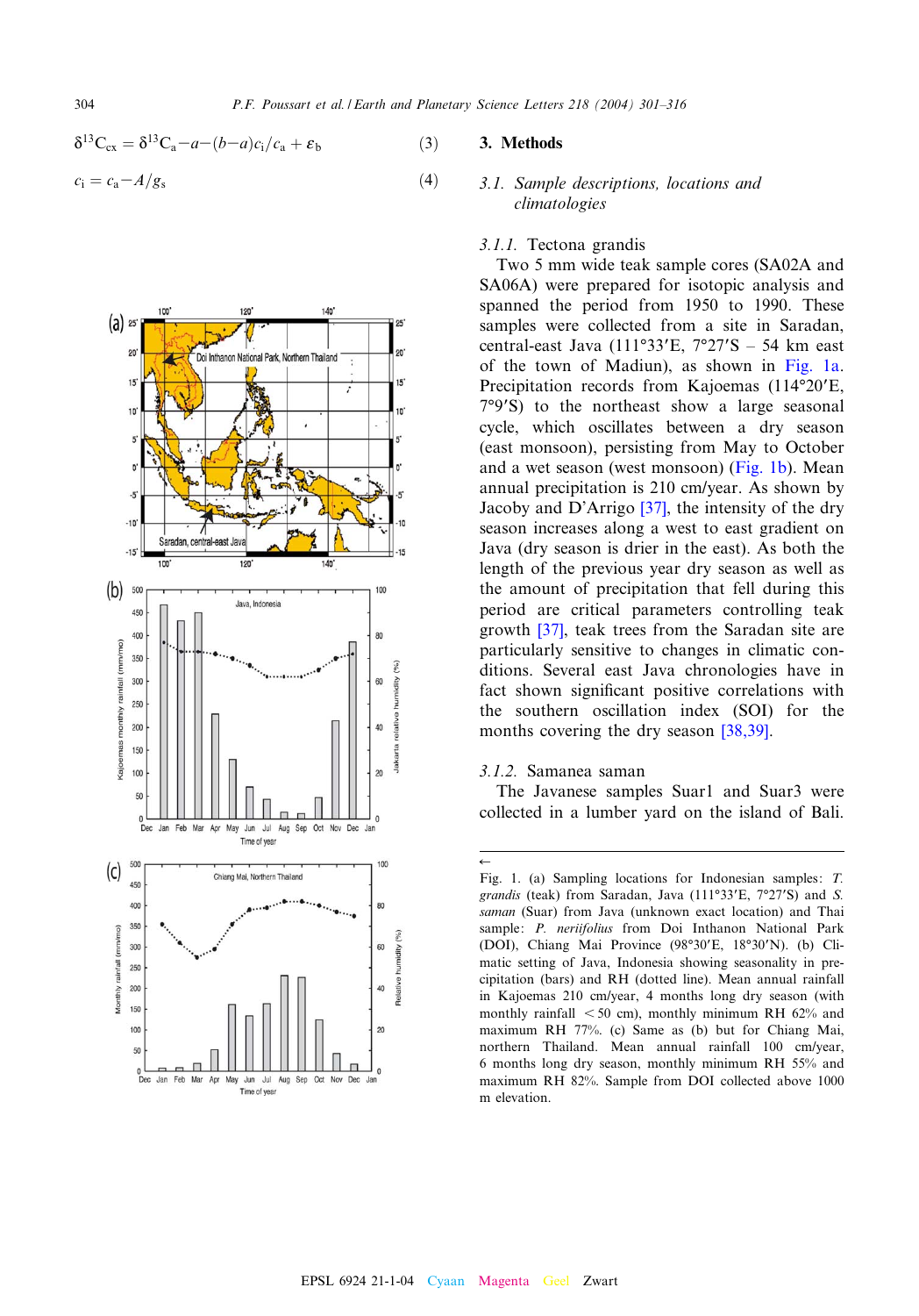Because their exact growth locations on Java are unknown[, we con](#page-8-0)struct a spatially averaged seasonal rainfall anomaly index (FMAM, JJ[AS,](#page-14-0) ONDJ) (Fig. 5d) based on a calculated 1970– 2003 climatology using the Xie and Arkin [40] merged raingauge and satellite data analysis in the region  $109-124\text{°E}$  and  $11\text{°30}$ 'S and  $4\text{°30}$ 'N. While the radial sections of the samples show a clear boundary between the heartwood and sapwood, they have no well-defined annual rings. These specimens enabled us to test whether the high-resolution oxygen and carbon isotopic records were reproducible between trees of the same species and which did not produce annual rings.

#### 3.1.3. Podocarpus neriifolius

A wedge section from a Podocarpus collected in the Doi [Inthanon](#page-3-0) National Park (Chiang Mai Province, northern Thailand (98°30'E,  $18°30'N -$ DIN[99W](#page-14-0) Fig. 1a) was prepared for high-resolution isotopic analysis. As described by Kripalani et al. [41], the climate of northern Thailand undergoes two monsoons: a southwest (summer) monsoon, which originates in the Bay of Bengal and Indian Ocean and which brings most of the annual rainfall during the months of May to October and a northeast (winter) monsoon which is characterized by the cool and dry air of the Siberian High duri[ng the](#page-3-0) months of November through February. This monsoonal seasonality is illustrated in Fig. 1c. The section bared a visible scar from coring in October of 1992 and the wedge was cut around the old core wound in February of 1999. This sample offered a unique opportunity to look for an oxygen/carbon isotopic chronometer in a tropical tree with no well-defined growth rings and where the period of growth was independently known.

#### 3.2. High-resolution sampling

High-resolution sampling of the Javanese teak samples (SA02A and SA06A) consisted of manually separating individual rings using a rotary microtome (Spencer Lens Co). The sequentially recovered wood slivers  $(25 \mu m)$  were combined in order to obtain eight equal segments per year

of growth for the period spanning 1950^1990. Because growth rates var[y th](#page-14-0)roughout the year, individual sub-annual samples do not represent equal lengths of time [42]. A thin core was cut from the Thai P. neriifolius cross-section (DIN99W) which intercepted the site of wounding in October of 1992 and extended to the time of felling of the tree in February of 1999. Banding was discontinuous and therefore unreliable as a sampling guide. Assuming constant annual growth rates throughout the 6 years period, the  $20 \text{ cm}$  long core was subdivided into  $360 \text{ }\mu\text{m}$  thick segments in order to recover approximately eight samples per year. The 25 µm thick wood slivers were finely chopped to facilitate the breakdown of the wood during the  $\alpha$ -cellulose extraction. For the Suar samples, we used a drill-press with 1 mm outer diameter (o.d.) dentistry drill bits to incrementally recover wood powder from the tree sections.

#### 3.3. Modified  $\alpha$ -cellulose extraction

Whole wood is made primarily of cellulose, lignins, [wa](#page-14-0)xes, fats, oils and resins. The lignin to [cellu](#page-14-0)lose ratio is not consta[nt a](#page-14-0)cross a growth ring [43] and can vary from one year to the next [44]. As noted by Kozlowski  $[45]$ , the cellulose in xylem cells is produced throughout the growing season while the lignin component is often postponed until later in the season. For high-resolution analysis, it is particularly critical that the sample be isotopically homogeneous and that it represents the specific time at which it was produced. For these reasons and because cellulose has a high resistance to chemical and enzymatic degradation, efforts have converged towards using cellulose for oxygen isotopic analysis. We [have](#page-14-0) extracte[d ov](#page-13-0)er 2000 individual wood samples to  $\alpha$ -cellulose using a modified Brendel et al. [46] method [11]. The extraction involves soaking the wood samples in a 10:1 mixture of acetic (80%) and nitric (69%) acid at 120 $^{\circ}$ C for 30 min in 1.5 ml polypropylene tubes, followed by a series of rinses using ethanol, deionized water and acetone to remove any breakdown products and facilitate sample dehydration. The samples are then dried in an oven for 30 min at  $70^{\circ}$ C and further dried in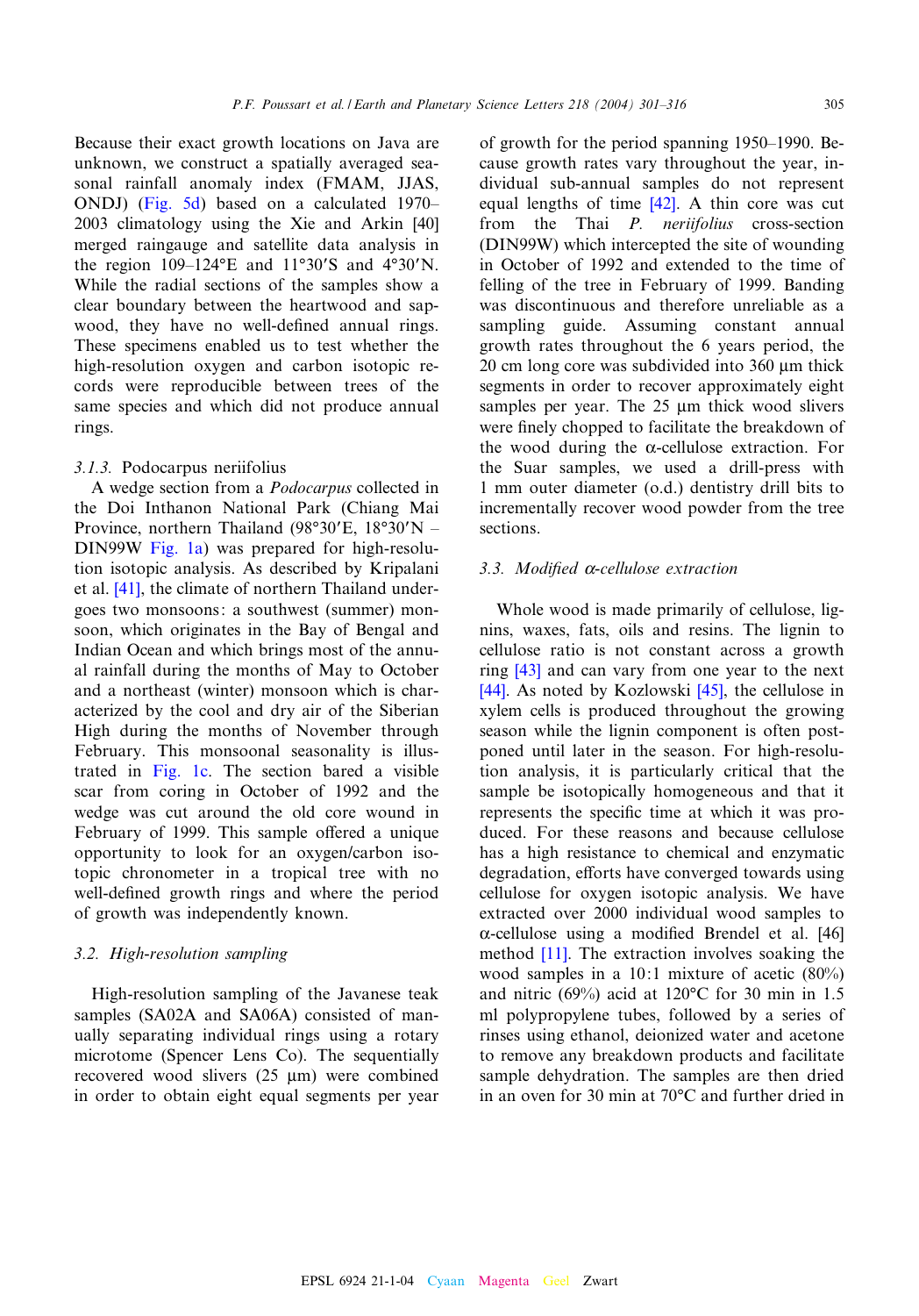a vacuum desiccator overnight. The procedure results in very little sample loss and over 100 individual samples  $(< 1.5$  mg) can be extracted in one day. Although tedious, the chemistry is straightforward and can [be e](#page-13-0)asily accomplished using minimum laboratory equipment. As reported by Evans and Schrag [11], the external precision of  $\delta^{18}$ O measurements on an in-house wood standard is  $0.25\%$  ( $n=60$ ), which is comparable to the analytical precision of the mass spectrometer.

## 3.4. Oxygen and carbon isotopic measurement on continuous flow isotope ratio mass spectrometer (CF-IRMS)

The  $\delta^{18}$ O and  $\delta^{13}$ C of  $\alpha$ -cellulose samples were measured using a CF-IRMS. The inlet system for the  $\delta^{18}$ O measurements consists of a temperature conversion elemental analyzer (TCEA) connected to a Deltaplus XL mass spectrometer via an open split interface (CONFLO II, Finnigan MAT). The system is continuously flushed by high-purity He (99.999%) at about 80 ml/min. The samples (between 80 and 180  $\mu$ g) are loaded into silver capsules which are manually crimped to exclude air, introduced into the TCEA reactor where they get pyrolized at 1450°C, converted into CO and separated from  $N_2$  using a gas chromatograph (GC) column (molecular sieve 5A). Internal precision of the instrument  $(\overline{\sigma})$  is routinely less than 0.1‰. Individual measurements take less than 6 min to analyze and external precision on our Baker cellulose standard varied from one reactor to another ( $\overline{\sigma}$  = 0.3%), requiring a reactor change after 250 samples. A Carlo Erba nitrogen analyzer 1500 inlet system was used for the  $\delta^{13}$ C measurements where the cellulose samples  $(80-180 \text{ µg})$ , loaded in tin capsules, are introduced to a combustion reactor temporarily enriched in oxygen and kept at  $1020^{\circ}$ C. After a flash combustion catalyzed by the tin, the cellulose is oxidized as it passes through chromium oxide and silvered cobaltous cobaltic oxide. The combustion products are subsequently carried by a constant stream of He into a reduction reactor made up of metallic copper kept at  $650^{\circ}$ C, a magnesium perchlorate water trap and a GC column before the resulting  $CO<sub>2</sub>$  enters the mass spectrometer. Individual

measurements take less than 7 min to analyze and external precision  $(\overline{\sigma})$  on our Baker cellulose standard averages to less than  $0.1\%$ , requiring a reactor change after 800 samples.

#### 3.5. Radiocarbon measurements on AMS

The Suar isotopic age model is constrained by bomb radiocarbon measurements made on 3 mg samples of  $\alpha$ -cellulose. Prepared samples were combusted at 900°C in evacuated quartz tubes using 2 g of a 1:3 mixture of copper:copper oxide. The resulting  $CO<sub>2</sub>$  was cryogenically separated in a vacuum line and sent for analysis to the Center for Accelerator Mass Spectrometry at Lawrence Livermore National Laboratory. We converted the  $\Delta^{14}$ C data ( $\pm$  4.5%) to age esti[mat](#page-14-0)es using an exponential decay curve fitted to atmospheric and tree ring  $\Delta^{14}$ C measurements [47].

#### 4. Results

#### 4.1. Indonesian trees with rings: T. grandis

The two 40 year long high-resolution  $\delta^{18}O$  records generated from the Saradan tea[k cores](#page-6-0) show large sub-annual isotopic variations (up to 7.0% [for SA](#page-7-0)02A in 1974, 1983 and 1989 (Fig. 2) and up to  $4.8\%$  for SA06A in 1960, 1969 and 1982 (Fig. 3)). The age m[odel](#page-14-0) is defined by the onset and termination of teak growth in Indonesia from October to May [48]. This roughly coincides with the rainy season. Although the average annual  $\delta^{18}$ O values (26.2\% for SA02A and  $25.8\%$  for SA06A) are not statistically different  $(P=0.123)$ , the  $\delta^{18}$ O seasonal amplitude for SA02A  $(3.8\%)$  is significantly greater than for SA06A (2.8%) ( $P = 0.0006$ ). In addition, the seasonal  $\delta^{18}$ O variations are on average between two and three times greater than those measured in the  $\delta^{13}$ C records. Although the high-resolution  $\delta^{18}$ O data are noisy, typical seasonal patterns are observed. These include a maximum early on in the growing season, followed by a gradual decrease and often a sharp increase towards the end of the ring. As for the  $\delta^{13}$ C cycles, they are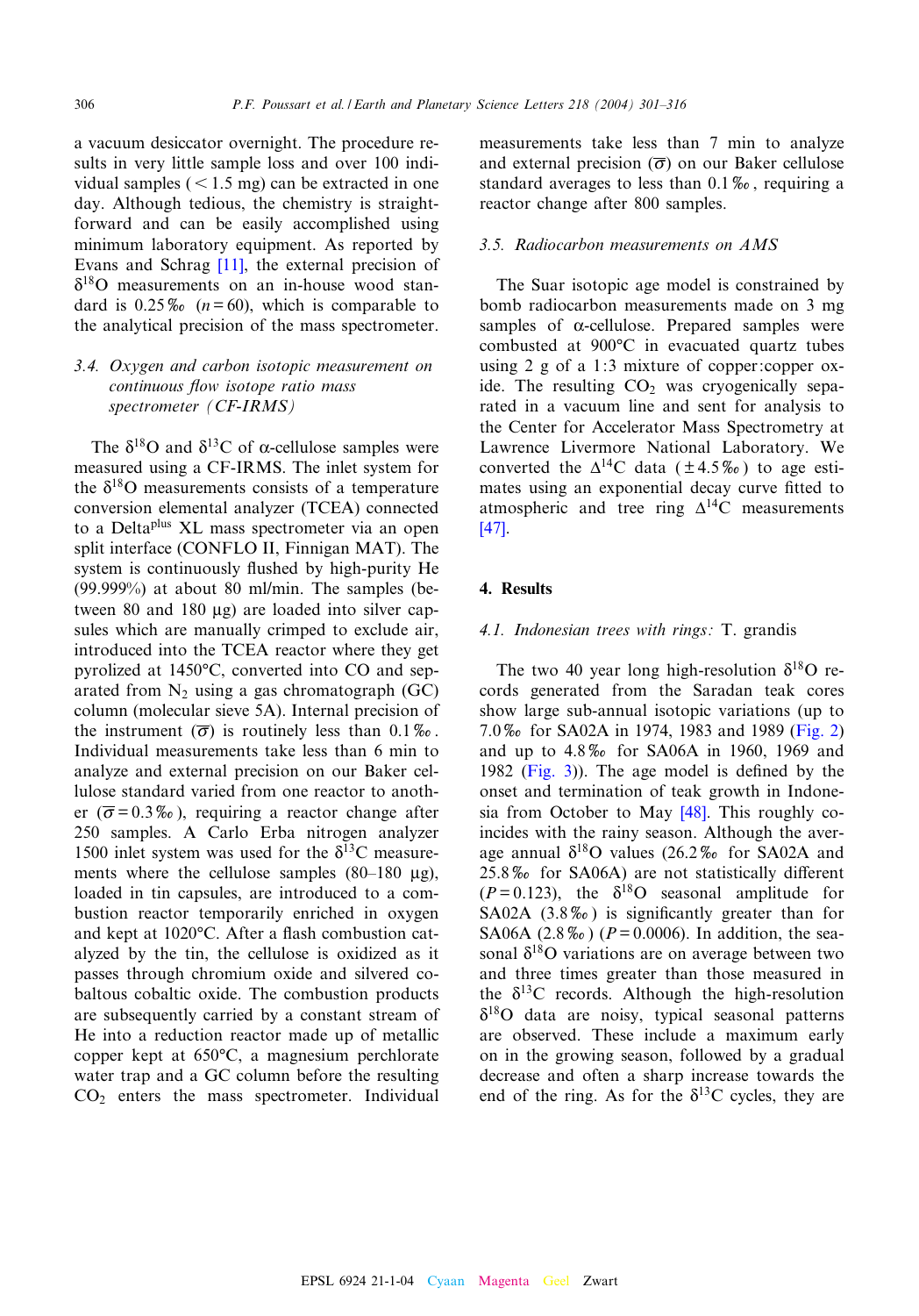<span id="page-6-0"></span>

Fig. 2. Comparison of the  $\delta^{18}O$  (crosses) with  $\delta^{13}C$  (filled circles) records for the teak SA02A. Sub-annual samples within individual rings represent equivale[nt gr](#page-14-0)owth increments but may not reflect equivalent time increments as growth rates are likely to vary [thro](#page-15-0)ughout the year. The age model is based on the fact that most of the teak growth in Indonesia occurs during the rainy season, from October to May [48]. Seasonal precipitation anomalies (FMAM, JJAS, ONDJ) centered on the region 111°E and 7°S [64].

often much better defined than their oxygen counterpart and typically begin with a brief increase in the carbon isotopic values during the early part of the growth season followed by an average decrease of about  $1\%$  during the remainder of the growth season (but can be as much as  $3\%$  (1984-SA02A)) (Figs. 2 and 3). A comparison between the SA02A and SA06A annually averaged  $\delta^{18}O$ shows a correlation  $(r = 0.40, P = 0.005)$  over [the](#page-8-0) [len](#page-8-0)gth of the record and is improved to  $r = 0.69$  $(P < 0.0001)$  over the period of 1950–1980 (Fig. 4a). Maxima (minima) annual mean  $\delta^{18}O$  values

were 29.8 (23.4)‰ for SA02A in 1986 (1962) and 27.6 (23.8)% for SA06A in [1980 \(1](#page-8-0)983). There is no significant correlation between the two annually averaged  $\delta^{13}$ C records (Fig. 4b).

#### 4.2. Indonesian trees with no rings: S. saman

Results [from t](#page-8-0)he high-resolution sampling of Suar1 and Suar3 reveal large  $\delta^{18}$ O variations (up to  $4\%$ ) (Fig. 5a). A series of samples were analyzed for their radiocarbon content in an attempt to frame the period for which the variations were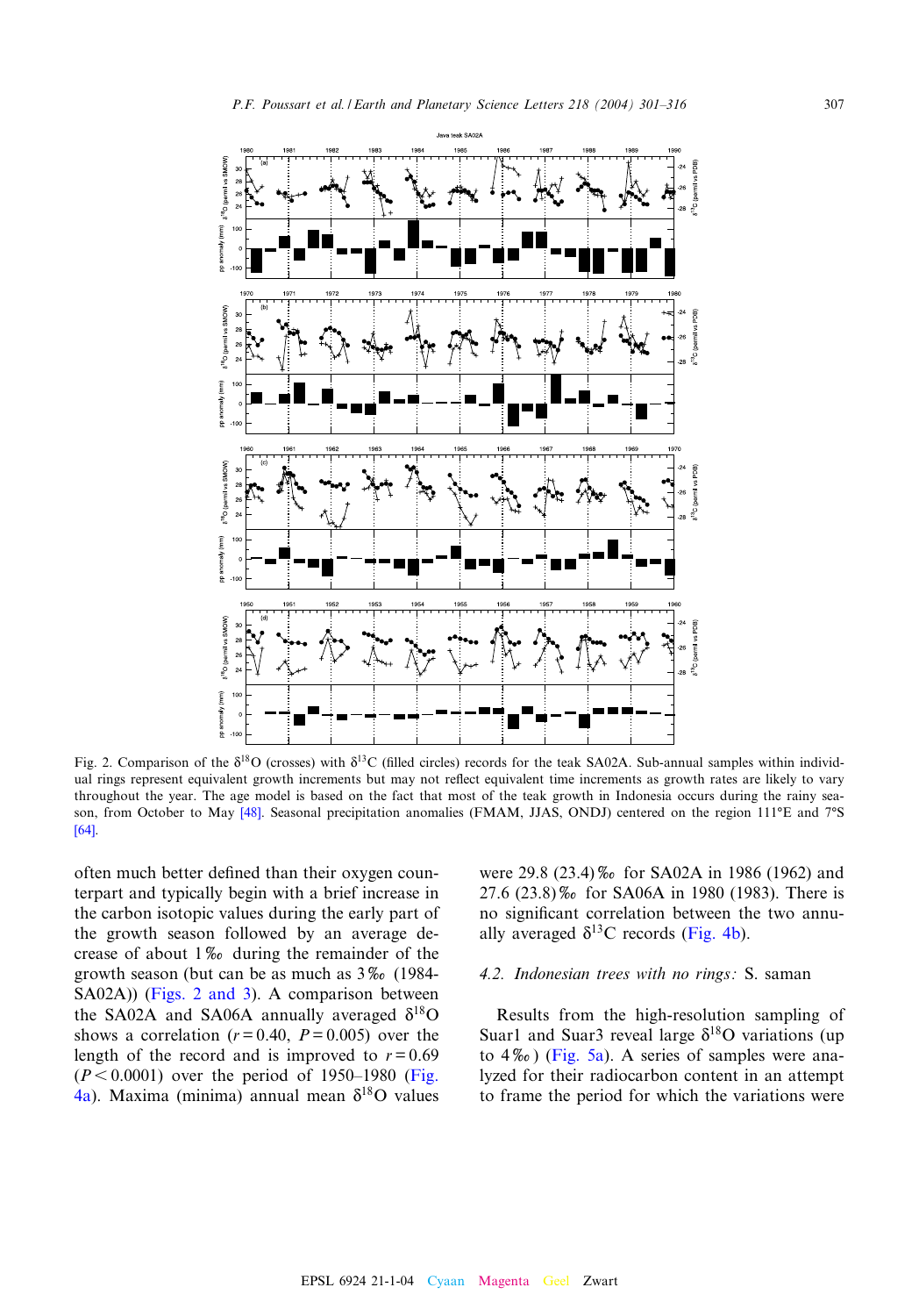<span id="page-7-0"></span>

Fig. 3. Comparison of the  $\delta^{18}O$  (crosses) with  $\delta^{13}C$  (filled circles) records for the teak SA06A. Sub-annual samples within individual rings represent equivale[nt gr](#page-14-0)owth increments but may not reflect equivalent time increments as growth rates are likely to vary [thro](#page-15-0)ughout the year. The age model is based on the fact that most of the teak growth in Indonesia occurs during the rainy season, from October to May [48]. Seasonal precipitation anomalies (FMAM, JJAS, ONDJ) centered on the region 111°E and 7°S [64].

observed and determine whethe[r](#page-8-0) [they](#page-8-0) were seasonal. The age model shown in Fig. 5 spans the period from 1978 to 1998 and is based on two radiocarbon age end points for each record. As the number of observed oxygen isotopic cycles corresponds closely to the number of years for this period, a seasonal time scale is assigned to these variations based on the assumptions that growth occurs throughout the year and that the isotopic peaks and troughs are synchronous between the two trees as they correspond to times of minima and maxima in seasonal RHs. The

 $\delta^{18}$ O correlation between the two trees, which may not have grown in the same forest, has an  $r = 0.68$  ( $P < 0.0001$ ). Especially for the period of 1989–1998, the two trees recorded strikingly similar  $\delta^{18}$ O amplitudes. The  $\delta^{18}$ O records, framed within the radiocarbon age model, can also be used to i[nfer vari](#page-8-0)ations in growth rates, as individual samples represented equivalent radial increments (Fig. 5c). In contrast to the oxygen sig[nal, the](#page-8-0) changes in carbon isotopic composition do not exhibit consistent seasonal-like behavior (Fig. 5b).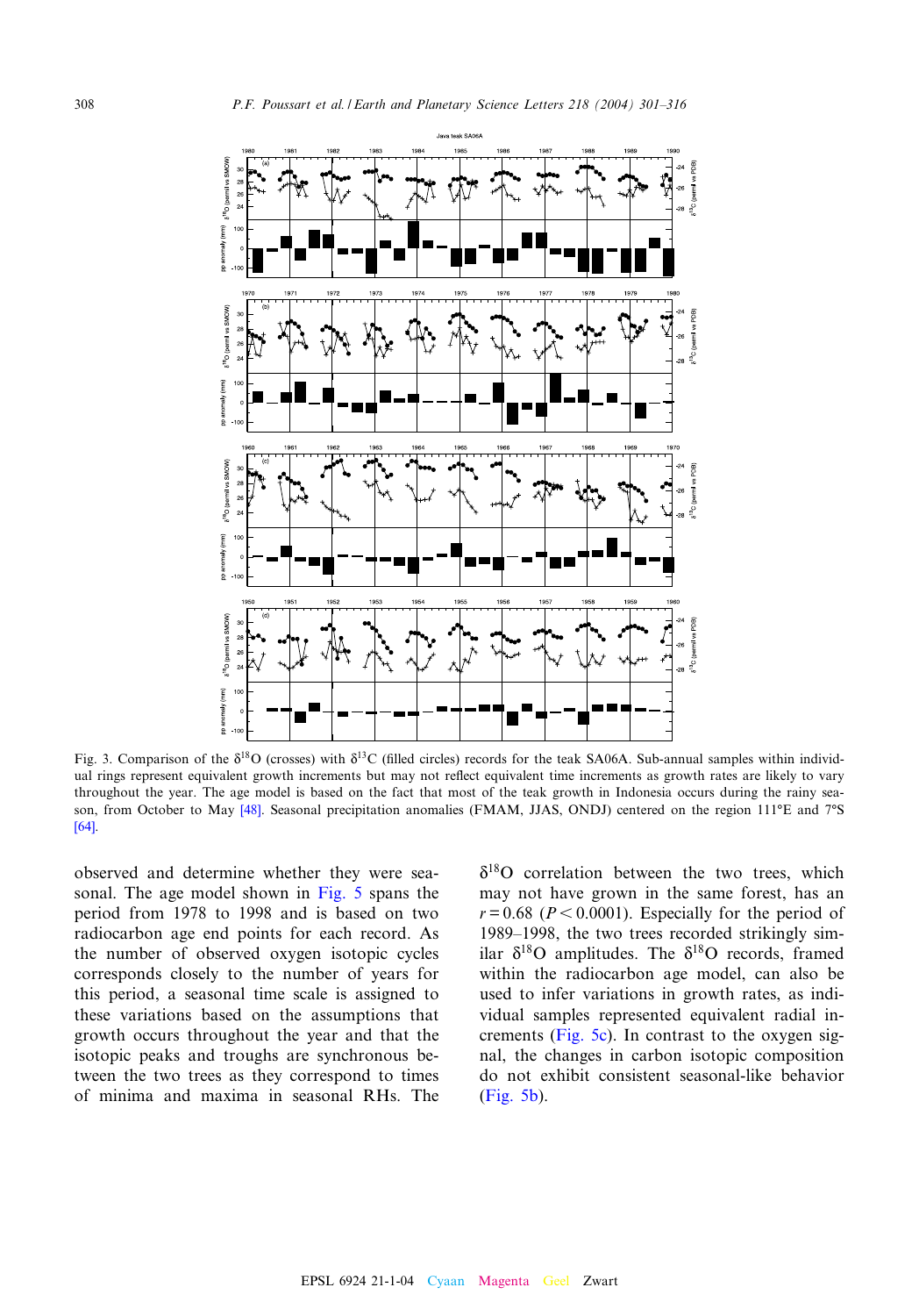## <span id="page-8-0"></span>4.3. Thai tree with no well-defined rings: P. neriifolius

Results from the Podocarpus sample (Fig. 6a) show large fluctuations in both the oxygen (up to  $18\%$ ) and carbon isotopic ratios (up to  $4\%$ ). The results are plotted using an age model based on the seasonal changes in RH. Maxima and minima  $\delta^{18}$ O were assigned an age corresponding to



Fig. 4. (a) Comparison of the  $\delta^{18}$ O records of SA02A (solid) and SA06A (dashed) with correlation coefficients  $r(1950 1990$ ) = 0.40 ( $P = 0.005$ ) and  $r(1950-1980) = 0.69$  ( $P < 0.0001$ ). Based on the age and growth rates of the two trees, we observe that the younger SA02A teak appears more sensitive to large El Niño events than SA06A as it probably relies more heavily on seasonal recharges in soil water from rainfall. (b) Same as in (a) but for the  $\delta^{13}$ C records. (c) Ring width comparison between SA02A (dashed) and SA06A (solid) with correlation  $r = 0.54$  ( $P = 0.0002$ ) over the period from 1950 to 1990. For the first 30 years of the record, SA02A has faster growth rates than SA06A as it is much younger (growth curve not removed). A decline in the growth rates of both trees (although more drastic f[or S](#page-15-0)A02A) is apparent after the mid-1970s. (d) Seasonally averaged SOI (standardized Tahiti – standardized Darwin)  $[65]$ . Low (high) values indicate El Niño (La Niña) events. Vertical solid lines bracket the 1982-1983 and 1986-1987 El Niño events.



Fig. 5. (a)  $\delta^{18}O$  comparison between Suar1 (dashed) and Suar3 (solid). The amplitudes of the oxygen isotopic variations are remarkably similar suggesting that the trees are recording an environmental forcing that was common to both  $(r = 0.68, P < 0.0001)$ . The chronology of the ringless trees is based on estimated radiocarbon age model (see text for details). (b) Same as in (a) but for  $\delta^{13}$ C. (c) Growth rate estimates for Suar1 (dashed) and Suar3 (solid) obtained using the measured radiocarb[on a](#page-14-0)ges. (d) Seasonal precipitation anomalies (FMAM, JJAS, ONDJ) for the region  $109-124^{\circ}E$ and  $11°30'S$  and  $4°30'N$   $[40]$ .

the timing of minimum (March) and maximum (August) RH respectively (data from Computer Section, Climatology Division and Meteorological Department, Thailand). The ages of the remaining data points were linearly interpolated between the tie points. The associated  $\delta^{13}$ C measurements were assigned the  $\delta^{18}$ O age scale. The six welldefined  $\delta^{18}$ O and  $\delta^{13}$ C cycles match the number of growth years for the period spanning the time of wounding and cutting of the wedge section. The amplitudes of the isotopic seasonal cycles ex[hibit lar](#page-9-0)ge fluctuations from one year to the next. Timing and amount of growth are estimated in Fig. 6b using both the age model developed above and the fact that all subsamples were collected over the same distance  $(360 \mu m)$  increments). As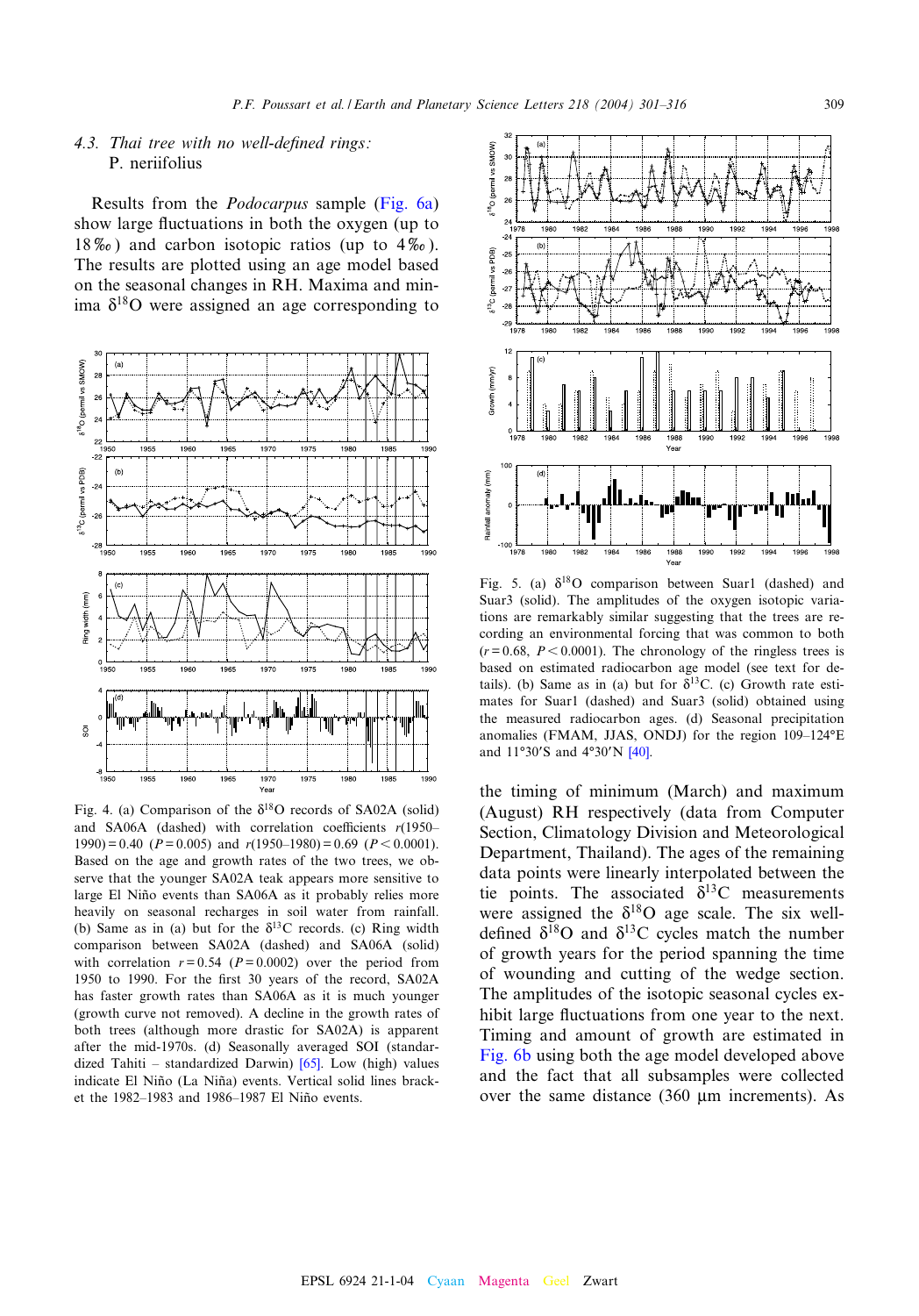<span id="page-9-0"></span>

Fig. 6. (a) High-resolution  $\delta^{18}O$  (solid) and  $\delta^{13}C$  (dashed) records of the P. neriifolius DIN99W from the Doi Inthanon National Park, northern Thailand. Data are fit to an age model based on the time of wounding (10/92) and time of cutting (02/99) of the wedge section as well as seasonal changes in RH (see text for details). The number of well-de fined isotopic cycles corresponds to the number of years elapsed between wounding and cutting of the sample. The data illustrate how high-resolution isotopic records may be used as independent chronometers of tropical climate history. (b) Growth rate estimates based on isotopic age model shown in (a).

is apparent in Fig. 6b, most of the growth (although not all) occurs during the wet season and large interannual variations exist.

## 5. Discussion

#### 5.1. Indonesian trees with rings: T. grandis

Teaks are ring porous to semi-ring porous deciduous trees of the Verbena family. They are in-

digenous to much of southeast Asia. The teak growth cycle involves making large quantities of vessel elements at the onset of the growing season, followed by production of thick-walled fibers once their plumbing system is secured. This style of growth results in well-defined annual growth rings. The dendroclimatic potential of this species has been considere[d in severa](#page-14-0)l studies and a number of chronologies from Java now extend as far back as AD 1514 [37,49,50]. The high-resolution  $\delta^{18}$ O measurements of the two teak cores did not result in well-defined seasonal cycles whereas the accompanying  $\delta^{13}$ C did. Because late season photosynth[ates](#page-14-0) produced in teak trees can be stored and utilized at the beginning of the next season of growth [37], carbohydrate transfer can distort the isotopic signal recorded in the early part of the growing season. The magnitude of this effect should vary according to changing growth dynamics, rendering the interpretation of sub-annual  $\delta^{18}$ O records difficult. The more distinctly defined  $\delta^{13}$ C sub-annual signal confirms the expectation that carbohydrate transfer should have less of an imprint on the carbon isotopic signature because  $\delta^{13}$ C seasonal variations are two to three times smaller than those measured for the oxygen [isotopes. Sea](#page-3-0)sonal variations in  $\delta^{13}$ C can be explained in light of the isotopic model developed in Eqs. 3 and 4. At the onset of the growth season during leaf out, rates of  $CO<sub>2</sub>$  fixation (A) will be low,  $c_i$  high and the Rubisco discrimination effect high; this will result in low  $\delta^{13}$ C values. As A increases during the growth season,  $c_i$  will decrease, causing the  $\delta^{13}$ C to increase to a seasonal maximum followed by a decrease as the tree approaches senescence and  $c_i$  increases again. Consistent with this model, years with highest  $\delta^{13}C$ values in both samples also corresponded to years with the widest growth rings.

We fou[n](#page-8-0)d no significant correlation [betwee](#page-8-0)n the two annually averaged  $\delta^{13}$ C records (Fig. 4b). The 40 year average annual  $\delta^{13}$ C for SA02A  $(-26.0\%)$  was significantly li[ghter](#page-15-0) than for SA06A  $(-25.0\%)$   $(P < 0.0001)$ . As previously shown by Francey and Farquhar [51], large  $\delta^{13}$ C variations ( $1-4\%$ ) around the circumference of a tree as well as amongst neighboring trees, can occur due to differing levels of irradiance, nu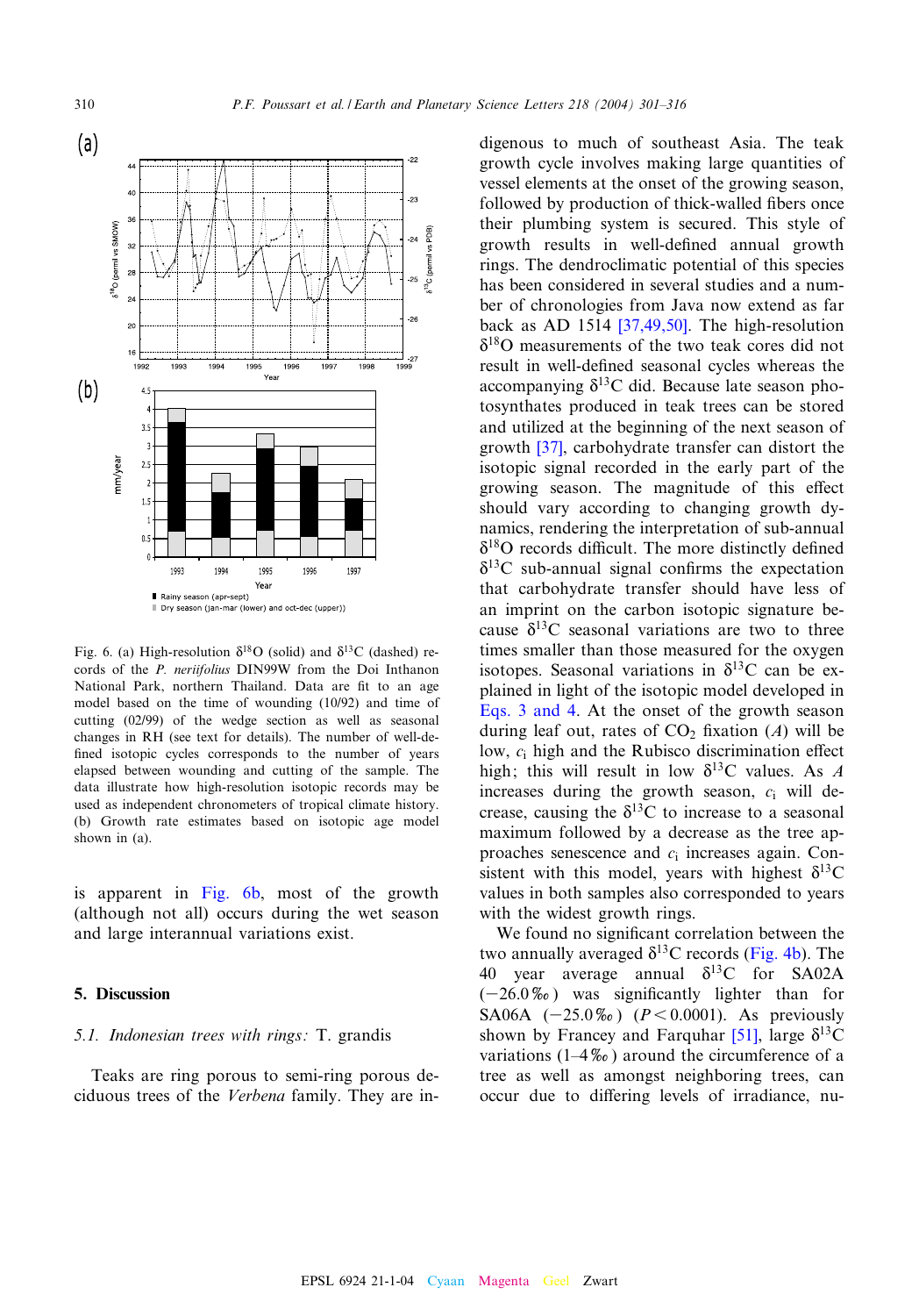trients, growth rates and water stress. Therefore, it is no surprise that such differences should be present between SA02A and SA06A during this period. Despite these differences, during the El Niño years of 1957-1958, 1963-1964, 1969-1970 and 1982–1983, both samples show relative  $\delta^{13}$ C enrichments, consistent with the isotopic model. However, neither samples captured the 1976– 1978 event and showed high  $\delta^{13}$ C values in 1975-1976 (La Niña), 1979-1980 (SA06A only).

While the sub-annual  $\delta^{18}$ O records are noisy, annual averages are reproducible between the two teaks. This suggests an external forcing, most likely climatic, as the two cores originate from two separate trees which grew in the vicinity of each other. The Jakarta weather station is 600 km away from the sampling site and is the only  $\delta^{18}$ O record available for this region. The record is incomplete (data not shown) and year-to-year comparison with the tree records is not feasible as large regional variations are likely to exist. However, the amplitude of  $\delta^{18}$ O variations (seasonal to interannual;  $4\text{--}10\%$ ) is similar to what one would predict from the isotopic model.

Based on the age and growth history of the teak samples, we can venture a potential explanation for the connection between climate, teak physiology and water relations as well as attempt to explain the apparent decrease in correlation between the  $\delta^{18}$ O records after the mid-1970s. Although the exact age of the teak trees is unknown, we know that SA02A is at least 80 years younger than SA06A (visual estimate based on ring boundary alignments alongside the cores). In addition, comparison of the ring widths of the two samples  $(r= 0.54, P= 0.0002)$  substantiates the idea tha[t SA02A](#page-8-0) is still a juvenile tree, as the growth rates are at times more than double those of SA06A (Fig. 4c).

Although root growth depends on many environmental factors such as soil texture and structure, roots generally grow toward soil with higher water content. All else being equal, a mature deeply-rooted tree capable of accessing ground[wat](#page-15-0)er when soil water is low, will be more tolerant of drought than a younger shallow-rooted tree [52]. A negative correlation  $(r = -0.41, P = 0.005)$ between ring width and annually averaged  $\delta^{18}$ O of SA02A suggests that optimal growth conditions (large ring width) for a tree dependent on soil water uptake, require abundant rainfall (low  $\delta^{18}O_{\text{rain}}$ ) previous to, as well as during the wet season. This is not apparent in the older SA06A  $(r = 0.04)$ .

Although SA06A's isotopic signature follows closely that of SA02A during the period from 1950 to the mid-1970s, the  $\delta^{18}$ O records suggest [that](#page-15-0) following an increase in intensity and frequency of El Niño events after the mid-1970s [53], SA06A may have exploited deeper water supplies and as a result, its  $\delta^{18}$ O [was not a](#page-8-0)s sensitive as that of SA02A at recording the large 1982–1983 and 1986–1987 events (Fig.  $4a,d$ ). Several lines of evidence support this idea. First, the light  $\delta^{18}$ O signature of the tree, particularly during the 1982–1983 El Niño, may reflect the use of isotopically depleted groundwaters, as they are often recharged by high elevation light  $\delta^{18}$ O rainfall (altitude Rayleigh distillation effect). Second, the fact that SA06A generally exhibits smaller seasonal  $\delta^{18}O$  variations than SA02A results mainly from its lighter yearly  $\delta^{18}$ O maximum since their average yearly  $\delta^{18}$ O minima are not significantly different. As  $\delta^{18}$ O maxima often occur during the early part of the growing season, prior to maximum rainfall, light values may re flect the preference for the older tree to use its deeper root system for water uptake until sufficient precipitation can supply its shallower roots. Further evidence that both trees may have been water stressed is apparent in the heavy  $\delta^{13}$ C values during the two El Niño events as w[ell as th](#page-8-0)e decline in ring widths (more dramatic for SA02A), apparent from the mid-1970s onwards (Fig. 4b). However, the ring widths corresponding to the specific years of  $1982-1983$  and  $1986-1987$  did not record the two large El Niño events, as would be seen through the occurrence of thinner rings.

The negative correlation between the  $\delta^{18}O$  of SA02A and the SOI  $(r = -0.33, P = 0.02)$  suggests that when the SOI is low (El Niño event), the  $\delta^{18}$ O of SA02A cellulose increases in response to decreases in rainfall amount and/or RHs. This [potentia](#page-8-0)l relationship is supported during the El Niño years 1963–1964, 1972–1973 and 1977–1978 (Fig. 4a).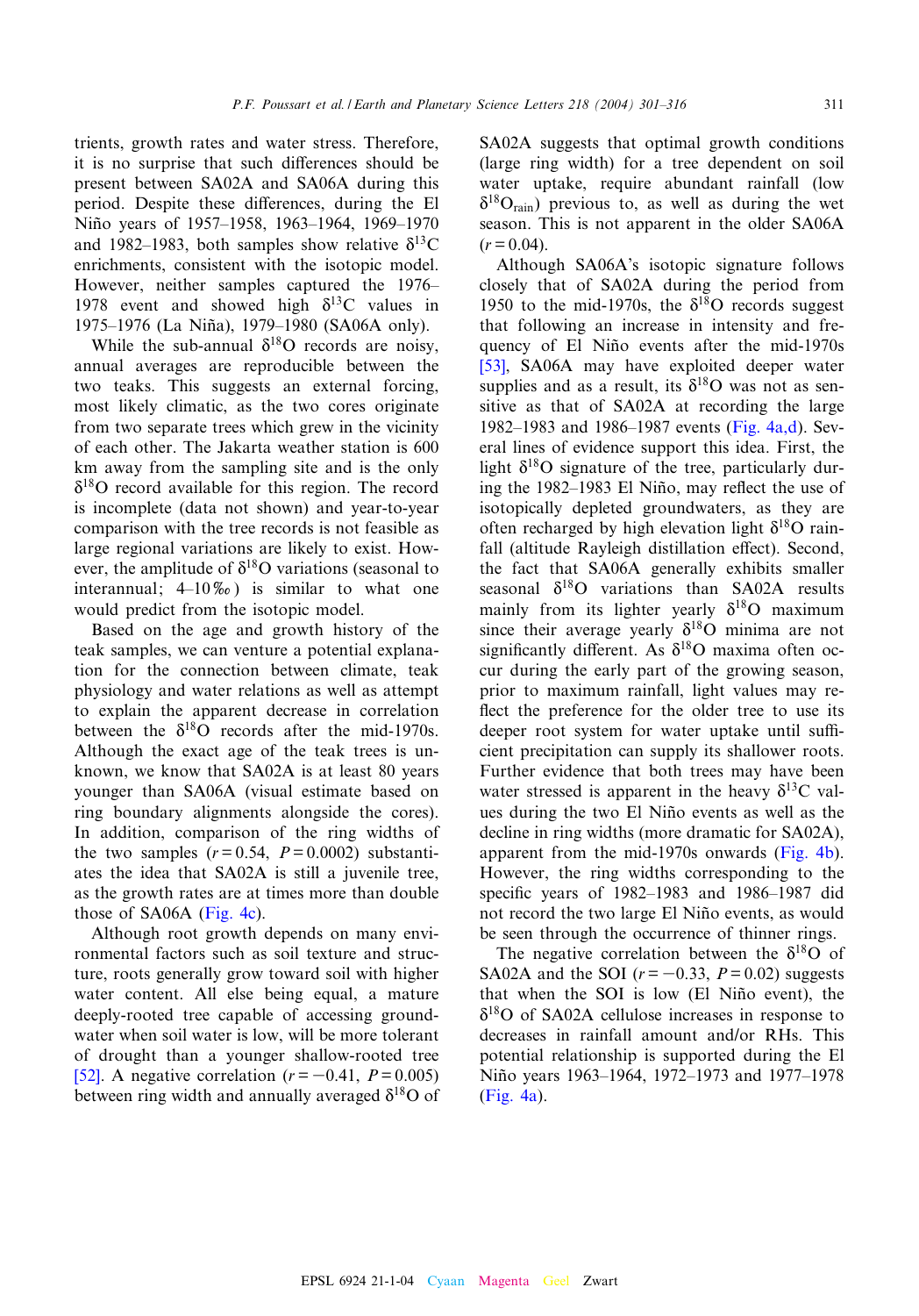#### 5.2. Indonesian trees with no rings: S. saman

Suar (or Rain) trees are fast growing, deciduous species native to South America and belong to the Fabaceae family. They were dispersed in the tropics at least 100 years ago. Contrary to the teaks, which have well-defined annual growth rings, Suar trees have no visible rings to assist in age model development[. The u](#page-15-0)se of bomb radiocarbon for dating tropical trees involves a number of uncertainties [54-57] including decreases in radiocarbon content relative to the atmosphere due to soil respiration, internal carbohydrate transfer, species-specific effects as well as changes in the length and timing of growing season. The remarkable agreement found between the  $\delta^{18}$ O records of Suar1 and Suar3 suggests that such effects are minor and that the chronologies are robust. The close agreement between the number of isotopic cycles and the estimated radiocarbon ages also provides support for the oxygen isotopic age model. Reproducibility of the amplitude of the  $\delta^{18}$ O between the two records suggests that the trees are recording climatic information which extends beyond their immediate environment. As the exact sample locations are not known, we use a regional [precipita](#page-8-0)tion anomaly index to investigate the potential for a firstorder climate connection (Fig. 5d). We observe that the low rainfall years of 1983, 1987, 1991 and 1997 (also El Niño years) correspond to enriched  $\delta^{18}$ O values in the tree records, as the isotopic model would predict. Because local precipitation patterns likely affect the tree isotopic records, comparison with a regional index is not ideal and may explain some of the disagreements observed between the records. The poor performance of the  $\delta^{13}$ C records at capturing seasonality may be a reflection of physiological species-specific effects and/or other local environmental influences. A comparison of growth rate estimates shows that, with the exception of 1979, the years 1983, 1987 and 1995 correspond to years when both trees had some of their highest growth rates as well as years when El Niño events were taking place. It is conceivable that Suar trees are not as water stressed as some other species during such events. This is also suggested by the small and irregular sub-annual  $\delta^{13}$ C signals.

## 5.3. Thai tree with no well-defined rings: P. neriifolius

P. neriifolius, of the Podocarpaceae family, is a long-lived and widespread tropical evergreen tree which grows at  $1000-1400$  m elevation. The presence of discontinuous or convergent rings re[nders](#page-15-0) cross-dating of this species difficult and has limited its use in dendrochronological studies [58]. Using the independent means of dating derived from the time of wounding and cutting of the wedge section, we can validate the claim that well-defined seasonal variations in  $\delta^{18}O$  and  $\delta^{13}$ C were being recorded during growth of this tree. This result illustrates that the species is an excellent candidate for isotope dendrochronology. Several circumstances could have given rise to the unusually large amplitudes observed in the  $\delta^{18}O$ record of the Thai sample. In contrast to the teak and Suar trees (above), which were both deciduous, the *P. neriifolius* is an evergreen species and was probably capable of growing throughout the year assuming that water supplies were not limited. A continuous growth pattern may, in turn, ensure that the full seasonal  $\delta^{18}$ O cycle gets recorded by the tree. In addition, the fact that the tree was growing on a steep [mou](#page-15-0)ntain slope may have increased its sensitivity to climate, as is often observed in tree ring studies [59]. Unfortunately, there is very [little env](#page-1-0)[iron](#page-13-0)mental data available from this site to compare with the isotopic model described in Section 2 [19]. Comparison with instrumental records of precipitation is difficult due to the high spatial variability apparent from the sparsely distributed stations. Nonetheless, the trend of increasing  $\delta^{18}$ O seasonal minima for the period of 1995–1998 is consistent with a decreasing trend of wet season rainfall (data not shown). The creation of longer isotopic tree records from Thailand is underway and will enable us to further investigate the potentials of this method for generating proxy rainfall estimates. With the exception of the years 1993 and 1994, the measured range in amplitude of the  $\delta^{18}$ O seasonal cycle (6– 8.5x) is very similar to the observed annual var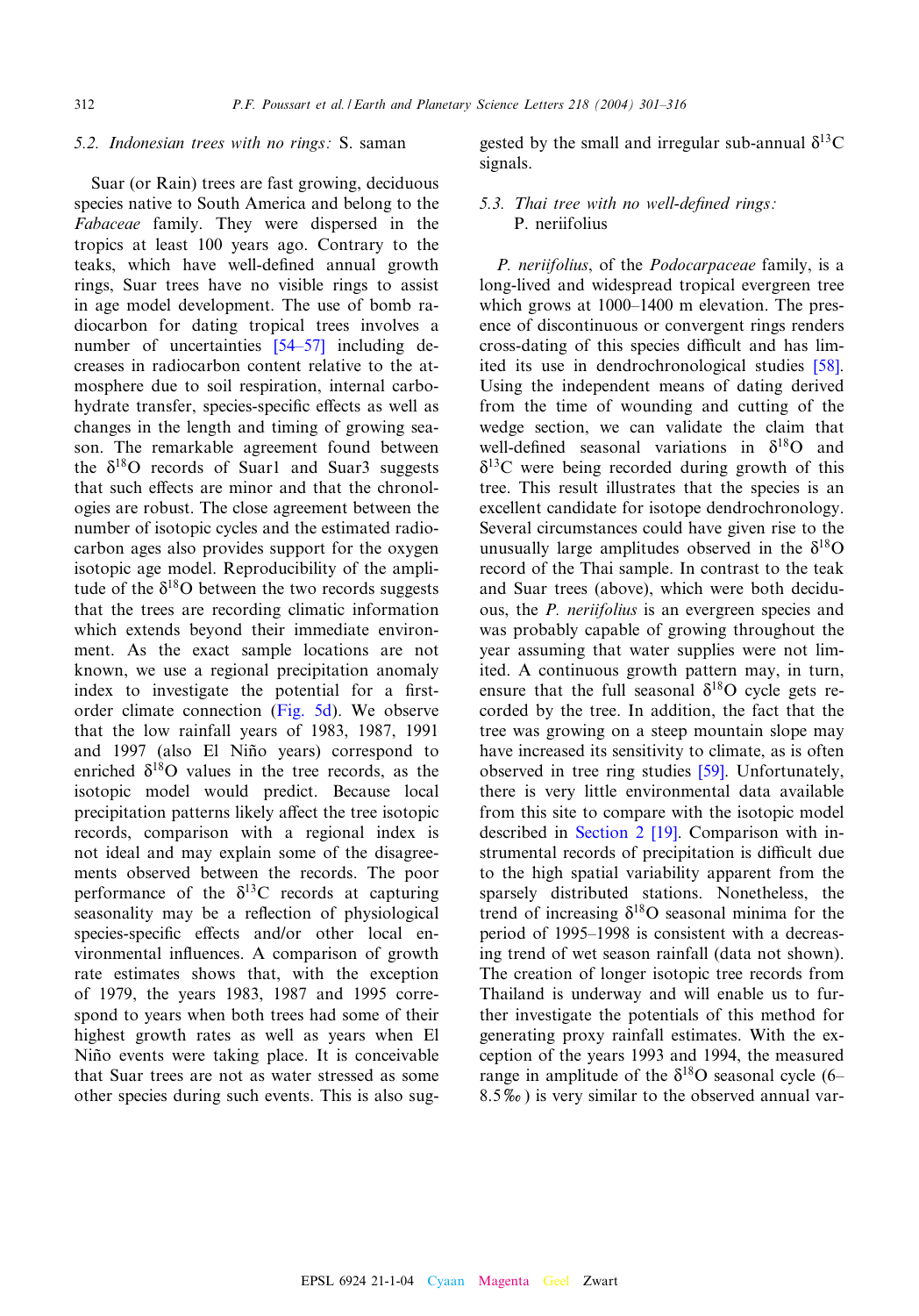iations in the  $\delta^{18}$ [O](#page-15-0) [pr](#page-15-0)ecipitation values from Bangkok (6–9.5 $\%$ ) [60]. We cannot exclude the possibility that the anomalous 12 and  $18\%$  cycles measured on the Podocarpus samples for the years 1993 and 1994 respectively reflect a combination of environmental and physiological effects, perhaps as a consequence of the wounding in 1992.

The large interannual variations in the cellulose  $\delta^{18}$ O and  $\delta^{13}$ C and in the estimated growth rates suggest that this tree was sensitive to its environment and that the development of multi-decadal isotopic records from this species could yield valuable information about the paleoclimatic history of the region. The assumption that changes in RH are synchronous with changes in cellulose  $\delta^{18}$ O is likely correct but should be tested independently using dendrometer bands.

## 5.4. Tropical isotope dendroclimatology limitations and future applications

Construction of multi-century paleo-rainfall proxies from high-resolution isotopic measurements in tropical trees will require that a number of limitations be addressed. In order to recover the details of the seasonal cycle, a minimum of four to six samples are needed per year of growth. Although the amount of wood necessary for isotopic analysis is small  $(< 2$  mg), the total yearly growth places a limit on the number of individual subsamples that can be retrieved consistently. In addition, independent means of dating at least one position of the sample is necessary (radiocarbon, knowledge of felling or wounding date) and may sometimes be unavailable. Specific anatomical features such as wedging and missing rings may not be easily identified. In some instances, however, the technique may be of use to dendrochronological studies for which the nature [of a](#page-15-0) ring (true or false ring) is questioned, as has successfully been done using carbon isotopes [61]. Tropical forests are hosts of incredible diversity and the list of potential species is extensive. In addition, old trees in the tropics are becoming a rarity and, when left [stan](#page-15-0)ding, are often subject to fungal attacks and degradation, which render their trunks hollow [62].

Earlier studies of high-resolution  $\delta^{18}$ O of cellu-

lose from mid-latitude trees with rings demonstrated, over the period of [a few y](#page-14-0)ears, a relationship between the seasonal isotopic variations and environmental conditions [\[36,6](#page-13-0)3]. Using recent advances in continuous flow mass spectrometry and  $\alpha$ -cellulose extraction [11], we have shown that the generation of replicated 40 year long sub-annual isotopic records is possible. Dendrochronologists have been studying tree rings for more than 100 years and have developed a set of rules to follow in the selection of specimens that are most appropriate for climate reconstruction. Although many of these selection criteria are likely to overlap with those used for tropical isotope dendroclimatology, we have yet to uncover the specific set of rules required to best select trees for isotopic climate reconstruction. Our technique allows us to quickly evaluate whether a particular species is successful at recording seasonal-like isotopic signals and hence assists in the derivation of these new selection rules.

Comparison of modern  $\delta^{18}$ O and  $\delta^{13}$ C sub-annual time series with the observational record reveals the potential for this proxy to record unusual climatic events. Iso[topic](#page-13-0) records derived from Indonesian and Thai forests, along with records from South America [11] suggest that this approach may be successfully applied in much of the tropics and extended to investigations beyond the observational record, making use of fossil samples recovered from these regions. In addition to climatic investigations, the recovery of sub-annual isotopic records from trees will likely yield valuable insights about tree physiology and growth dynamics relevant to tropical forest environments.

## 6. Conclusion

The potential of tropical isotope dendroclimatology for producing new proxy records of climatic and ecological variability has been explored using samples from Indonesia and Thailand. Analysis of two annually averaged  $\delta^{18}O$  records from Javanese teaks grown in the same locality demonstrates the reproducibility of their isotopic signatures and suggests a common climatic influ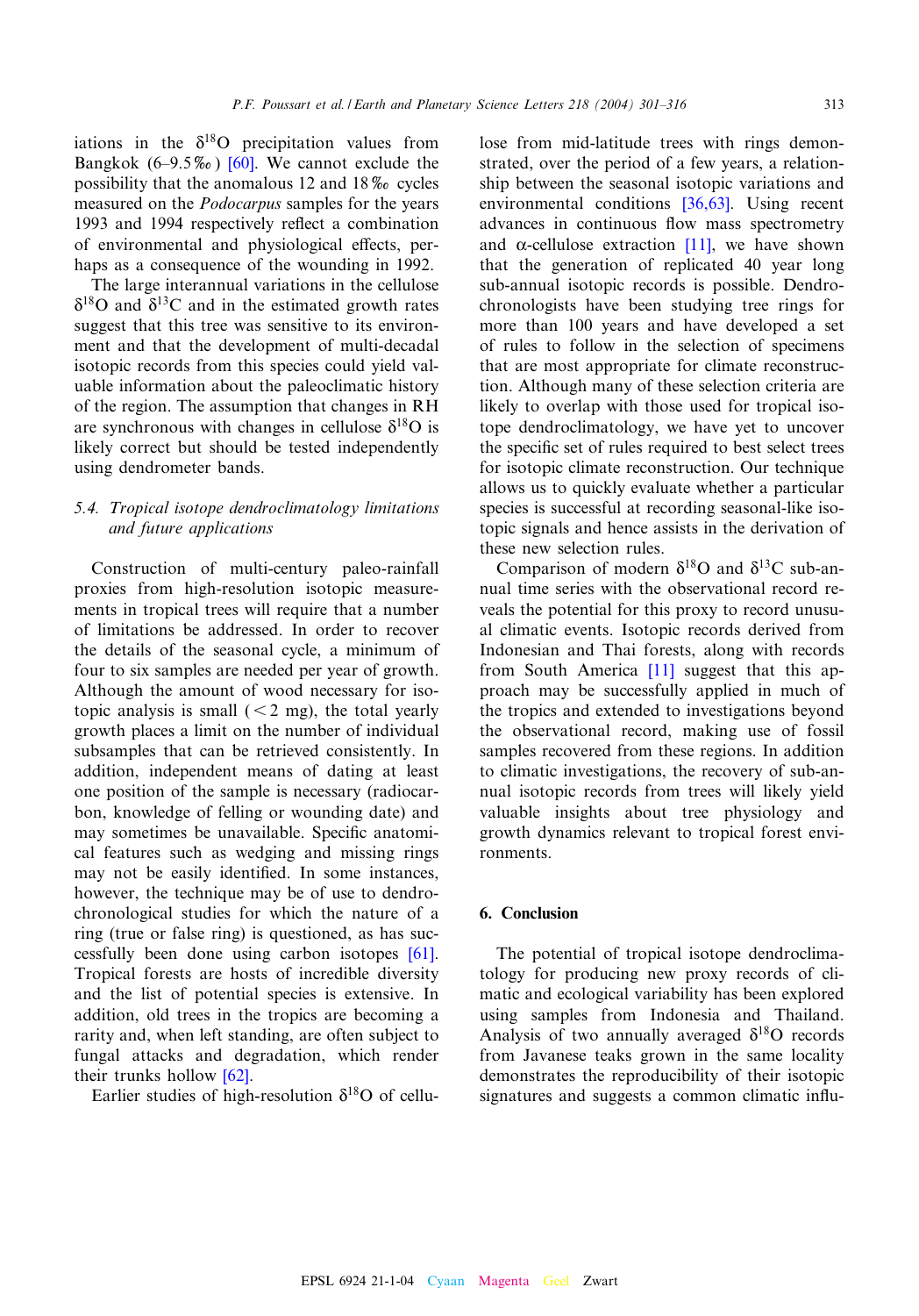<span id="page-13-0"></span>ence between 1950 and 1980. The  $\delta^{18}$ O records also suggest that the sensitivity of the two trees to large El Niño events was dependent on tree age and associated differences in tree physiology. High-resolution  $\delta^{18}O$  records from two Javanese Suar trees grown in different locations and lacking visible rings reveal large and reproducible seasonal cycles (up to  $4\%$ ), particularly for the 1989– 1998 period. At least some El Niño events coincided with enriched  $\delta^{18}$ O values (1983, 1987, 1991) and 1997). Results from the Thai Podocarpus sample reveal large variations in the  $\delta^{18}$ O (up to 18\% to ) and in the  $\delta^{13}$ C (up to 4\% o). The six isotopic cycles measured matched the number of growth years (as defined by time of wounding and cutting of wedge section) and provided strong evidence that the recorded cycles are seasonal and could be used for chronology. Given the high biodiversity of tropical forests, our findings demonstrate the potential for the generation of multicentury climate records from long-lived tropical trees. However, such records will require a more complete understanding of the suitability of a range of species and their habitats.

#### Acknowledgements

The authors would like to thank Missy Holbrook and Adam Maloof for their useful suggestions, Brendan Buckley and Rosanne D'Arrigo for kindly providing the wood samples, Ethan Goddard and Greg Eischeid for technical assistance and Tom Guilderson for the radiocarbon measurements. This research was supported by NSERC and the Teresa Heinz Scholarship for Environmental Research to P.F.P. and NSF grants OCE-9733688 and ATM-0214328 to D.P.S. and NSF grant ESH-0214130 to M.N.E. The manuscript has benefited from the constructive criticism of two anonymous reviewers. [BARD]

#### References

[1] K. Trenberth, T. Hoar, The 1990-1995 El Niño-Southern Oscillation event: Longest on record, Geophys. Res. Lett. 23 (1996) 57^60.

- [2] D. Gu, S. Philander, Interdecadal climate fluctuations that depend on exchanges between the tropics and subtropics, Science 275 (1997) 805-807.
- [3] R. Garreaud, D. Battisti, Interannual (ENSO) and interdecadal (ENSO-like) variability in the southern hemisphere tropospheric circulation, J. Clim. 12 (1999) 2113-2122.
- [4] B. Linsley, G. Wellington, D. Schrag, Decadal sea surface temperature variability in the subtropical south Pacific from 1726 to 1997, Science 290 (2000) 1145-1148.
- [5] M. Evans, M. Cane, D. Schrag, A. Kaplan, B. Linsley, R. Villalba, G. Wellington, Support for tropically-driven Pacific-driven decadal variability based on paleoproxy evidence, Geophys. Res. Lett. 28 (2001) 3689-3692.
- [6] D. Parker, T. Basnett, S. Brown, M. Gordon, E. Horton, N. Rayner, Climate observations - The instrumental record, Space Sci. Rev. 94 (2000) 309-320.
- [7] R. Dunbar, J. Cole, Coral records of ocean-atmosphere variability, Technical Report 10, NOAA climate and global change program, 1993.
- [8] L. Thompson, E. Thompson, M. Davis, K. Henderson, H. Brecher, V. Zagorodnov, T. Mashiotta, P. Lin, V. Mikhalenko, D. Hardy, J. Beer, Kilimanjaro ice core records: Evidence of Holocene climate change in tropical Africa, Science 298 (2002) 589-593.
- [9] K. Hughen, J. Overpeck, L. Peterson, S. Trumbore, Abrupt deglacial climatic change in the tropical Atlantic, Nature 380 (1996) 51-54.
- [10] S. Burns, A. Matter, N. Frank, A. Mangini, Speleothembased paleoclimate record from northern Oman, Geology 26 (1998) 499^502.
- [11] M. Evans, D. Schrag, Tracking ENSO with tropical trees: Progress using stable isotope dendroclimatology, Geochim. Cosmochim. Acta, in review.
- [12] D. Stahle, Useful strategies for the development of tropical tree-ring chronologies, IAWA J. 20 (1999) 249^253.
- [13] H. Urey, The thermodynamic properties of isotopic substances, J. Chem. Soc. 1 (1947) 562^581.
- [14] S. Epstein, C. Yapp, J. Hall, The determination of the D/H ratio of non-exchangeable hydrogen in cellulose extracted from aquatic and land plants, Earth Planet. Sci. Lett. 30 (1976) 241-251.
- [15] M. DeNiro, S. Epstein, Relationship between the oxygen isotope ratios of terrestrial plant cellulose, carbon dioxide, and water, Science 204 (1979) 51^53.
- [16] M. DeNiro, L. Cooper, Post-photosynthetic modification of oxygen isotope ratios of carbohydrates in the potato: Implications for paleoclimatic reconstruction based upon isotopic analysis of wood cellulose, Geochim. Cosmochim. Acta 53 (1989) 2573^2580.
- [17] D. Yakir, M. DeNiro, Oxygen and hydrogen isotope fractionation during cellulose metabolism in Lemna gibba L., Plant Physiol. 93 (1990) 325^332.
- [18] D. Yakir, Variations in the natural abundance of oxygen-18 and deuterium in plant carbohydrates, Phys. Chem. Earth 15 (1992) 1005-1020.
- [19] J. Roden, G. Lin, J. Ehleringer, A mechanistic model for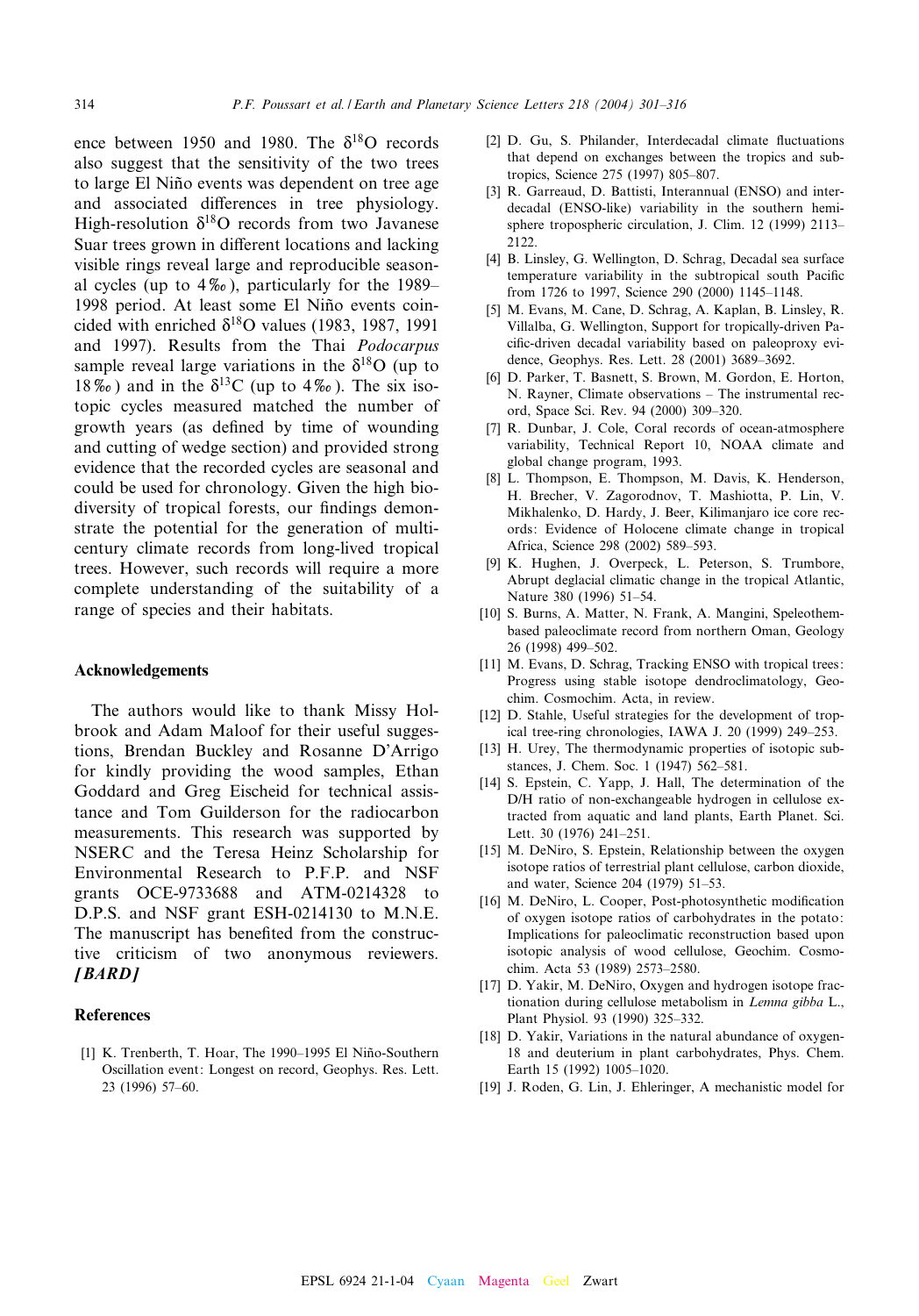<span id="page-14-0"></span>interpretation of hydrogen and oxygen isotope ratios in tree-ring cellulose, Geochim. Cosmochim. Acta 64 (2000)  $21 - 35$ .

- [20] L. Sternberg, M. DeNiro, Biogeochemical implications of the isotopic equilibrium fractionation factor between the oxygen atoms of acetone and water, Geochim. Cosmochim. Acta 47 (1983) 2271^2274.
- [21] W. Dansgaard, Stable isotopes in precipitation, Tellus 16  $(1964)$  436-468.
- [22] T. Dawson, Determining water use by trees and forests from isotopic, energy balance and transpiration analyses: The roles of tree size and hydraulic lift, Tree Physiol. 16 (1996) 263-272.
- [23] T. Dawson, Water sources of plants as determined from xylem-water isotopic composition: Perspectives on plant competition, distribution, and water relations, in: Stable Isotopes and Plant Carbon-Water Relations, Academic Press, London, 1993, pp. 465^496.
- [24] H. Craig, L. Gordon, Deuterium and Oxygen 18 variations in the ocean and marine atmosphere, in: E. Tongiorgi (Ed.), Third Spoletto Conference, Stable Isotopes in Oceanographic Studies and Paleotemperatures, 1965, pp. 1-122.
- [25] M. Majoube, Fractionnement en oxygène-18 et en deutérium entre l'eau et sa vapeur, J. Chim. Phys. 58 (1971) 1423^1436.
- [26] G. Dongmann, H. Nürnberg, On the enrichment of  $H_2^{18}O$ in the leaves of transpiring plants, Rad. Environ. Biophys. 11 (1974) 41^52.
- [27] L. Flanagan, J. Comstock, J. Ehleringer, Comparison of modeled and observed environmental influences on the stable oxygen and hydrogen isotope composition of leaf water in Phaseolus vulgaris L., Plant Physiol. 96 (1991) 588^596.
- [28] M. Barbour, U. Schurr, B. Henry, S.C. Wong, G. Farquhar, Variation in the oxygen isotope ratio of phloem sap sucrose from castor bean. Evidence in support of the Péclet effect, Plant Physiol. 123 (2000) 671-679.
- [29] M. Barbour, T. Andrews, G. Farquhar, Correlations between oxygen isotope ratios of wood constituents of *Ouer*cus and Pinus samples from around the world, Aust. J. Plant Physiol. 28 (2001) 335^348.
- [30] G. Farquhar, M. O'Leary, J. Berry, On the relationship between carbon isotope discrimination and the intercellular carbon dioxide concentration in leaves, Aust. J. Plant Physiol. 9 (1982) 121^137.
- [31] G. Farquhar, J. Ehleringer, K. Hubick, Carbon isotope discrimination and photosynthesis, Annu. Rev. Plant Phys. Plant Mol. Biol. 40 (1989) 503^537.
- [32] W. Mook, M. Koopmans, A. Carter, C. Keeling, Seasonal, latitudinal, and secular variations in the abundance and isotopic ratios of atmospheric carbon dioxide 1. Results from land stations, J. Geophys. Res. 88 (1983) 10915^10933.
- [33] S. Leavitt, A. Long, Evidence for  ${}^{12}$ C/ ${}^{13}$ C fractionation between tree leaves and wood, Nature 298 (1982) 742^ 744.
- [34] G. Gleixner, H. Danier, R. Werner, H. Schmidt, Correlations between the  $^{13}$ C content of primary and secondary plant products in different cell compartments and that in decomposing basidiomycetes, Plant Physiol. 102 (1993) 1287^1290.
- [35] A. Walcroft, W. Silvester, D. Whitehead, F. Kelliher, Seasonal changes in stable isotope ratios within annual rings of Pinus radiata reflect environmental regulations of growth processes, Aust. J. Plant Physiol. 24 (1997) 57^68.
- [36] M. Barbour, A. Walcroft, G. Farquhar, Seasonal variation in  $\delta^{13}C_a$  and  $\delta^{18}O_{\text{rain}}$  of cellulose from growth rings of Pinus radiata, Phys. Chem. Earth 25 (2002) 1483-1499.
- [37] G. Jacoby, R. D'Arrigo, Teak (Tectona grandis L.F.), a tropical species of large-scale dendroclimatic potential, Dendrochronologia 8 (1990) 83-98.
- [38] R. D'Arrigo, G. Jacoby, P. Krusic, Progress in dendroclimatic studies in Indonesia, TAO 5 (1994) 349-363.
- [39] D. Stahle, R. D'Arrigo, P. Krusic, M. Cleaveland, E. Cook, R. Allan, J. Cole, R. Dunbar, M. Therrell, D. Gay, M. Moore, M. Stokes, B. Burns, J. Villanueva-Diaz, L. Thompson, Experimental dendroclimatic reconstruction of the Southern Oscillation, Bull. Am. Meteor. Soc. 79 (1998) 2137-2152.
- [40] P.-P. Xie, P.A. Arkin, Analyses of global monthly precipitation using gauge observations, satellite estimates, and numerical model predictions, J. Clim. 9 (1996) 840-858.
- [41] R. Kripalani, S. Singh, N. Panchawagh, M. Brikshavana, Variability of the summer monsoon rainfall over Thailand ^ A comparison with features over India, Intern. J. Climat. 15 (1995) 657-672.
- [42] S. Leavitt, A. Long, Seasonal stable-carbon isotope variability in tree rings: Possible paleoenvironmental signals, Chem. Geol. Isot. Geosci. Sect. 87 (1991) 59^70.
- [43] A. Wilson, M. Grinsted,  ${}^{12}C/{}^{13}C$  in cellulose and lignin as palaeothermometers, Nature 265 (1977) 133^135.
- [44] R. Ramesh, S. Bhattacharya, K. Gopalan, Stable isotope systematics in tree cellulose as palaeoenvironmental indicators  $- A$  review, J. Geol. Soc. India 27 (1986) 154–167.
- [45] T. Kozlowski, Carbohydrate sources and sinks in woody plants, Bot. Rev. 58 (1992) 109^130.
- [46] O. Brendel, P. Iannetta, D. Stewart, A rapid and simple method to isolate pure alpha-cellulose, Phytochem. Anal. 11 (2000) 7^10.
- [47] I. Levin, B. Kromer, Twenty years of atmospheric <sup>14</sup>CO<sub>2</sub> observations at Schauinsland station, Germany, Radiocarbon 39 (1997) 205^218.
- [48] C. Coster, Zur Anatomie und Physiologie der Zuwachszonen und Jahrresringbildung in den Tropen, Ann. Jard. Bot. Buitenzorg 37 (1927) 49^160.
- [49] H. Berlage, On the relationship between thickness of treerings of Djati trees and rainfall on Java, Tectona 24 (1931) 939-953.
- [50] H. DeBoer, Tree ring measurements and weather fluctuations in Java from a.d. 1514, Proc. K. Ned. Akad. Wetensch. B 54 (1951) 194.